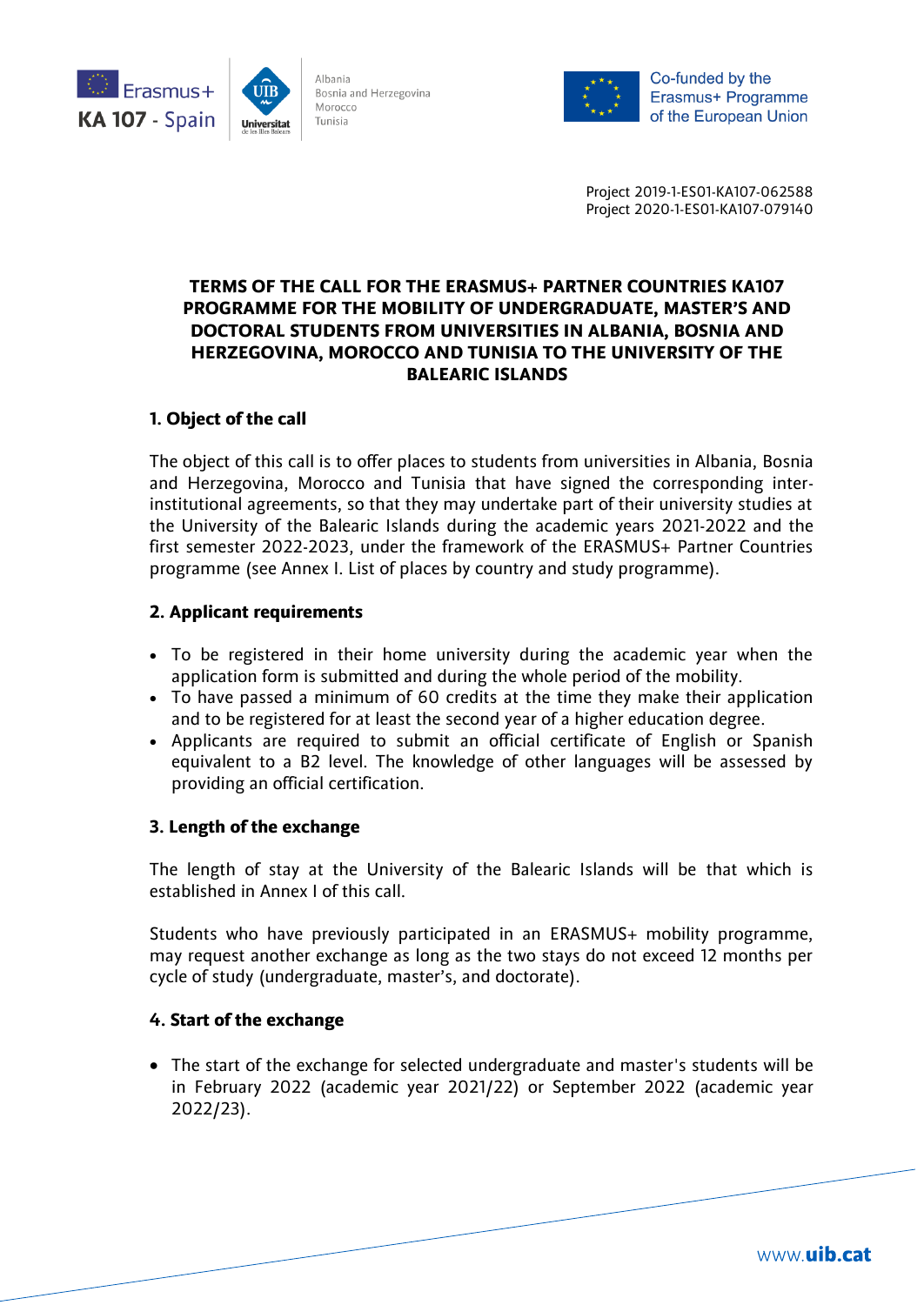



 The start of the exchange for selected doctoral students will be flexible due to the nature of their stay.

All mobilities must be agreed by the home university, the host university and the student, according to academic calendars and availability at the host university.

### **5. Grant amount**

The European Commission has established a European grant in order to contribute to the travel and living expenses during the stays, in accordance with the following criteria:

A) Travel grant: a contribution to travel expenses based on the distance between the UIB and the home university.

Grant amount: **€275** (Albania, Bosnia and Herzegovina, Morocco and Tunisia) per participant [\(http://ec.europa.eu/programmes/erasmus-plus/resources/distance](http://ec.europa.eu/programmes/erasmus-plus/resources/distance-calculator_en)[calculator\\_en\)](http://ec.europa.eu/programmes/erasmus-plus/resources/distance-calculator_en)

B) Scholarship – **€850** per month of the stay.

# **6. Application procedure**

<sup>1st</sup>. Meet the requirements established in point 2 of this call.

2 nd. Fill out the **Erasmus+ Partner Countries KA107 programme** application for students from partners countries to UIB, via the SRI webpage [http://internacional.uib.eu/Mobilitat-i-intercanvi/Alumnat-altres](http://internacional.uib.eu/Mobilitat-i-intercanvi/Alumnat-altres-universitats/Estudiants-de-grau/Erasmus-Paisos-associats-KA107/)[universitats/Estudiants-de-grau/Erasmus-Paisos-associats-KA107/](http://internacional.uib.eu/Mobilitat-i-intercanvi/Alumnat-altres-universitats/Estudiants-de-grau/Erasmus-Paisos-associats-KA107/)

Once the application has been completed, applicants must send the following documentation to [erasmuska107@uib.es:](mailto:erasmuska107@uib.es)

- a) A complete copy of their passport.
- b) Their academic transcript in English.
- c) An official certificate recognizing the language abilities required by the UIB.
- d) A learning agreement\*\* with the proposal of the subjects to be taken at the University of the Balearic Islands with a seal of approval from at least the home institution (only for undergraduate and Master's students).
- e) A proposed work plan covering what will be done at the University of the Balearic Islands and a brief CV that includes research work and publications that have been carried out. This document should have a seal of approval from at least the home institution (only for doctoral students).
- f) Copy of Bachelor's Degree or master's registration at the home University (only for Master's Students).
- g) Copy of Master's Degree or PhD's registration at the home University (only for doctoral students).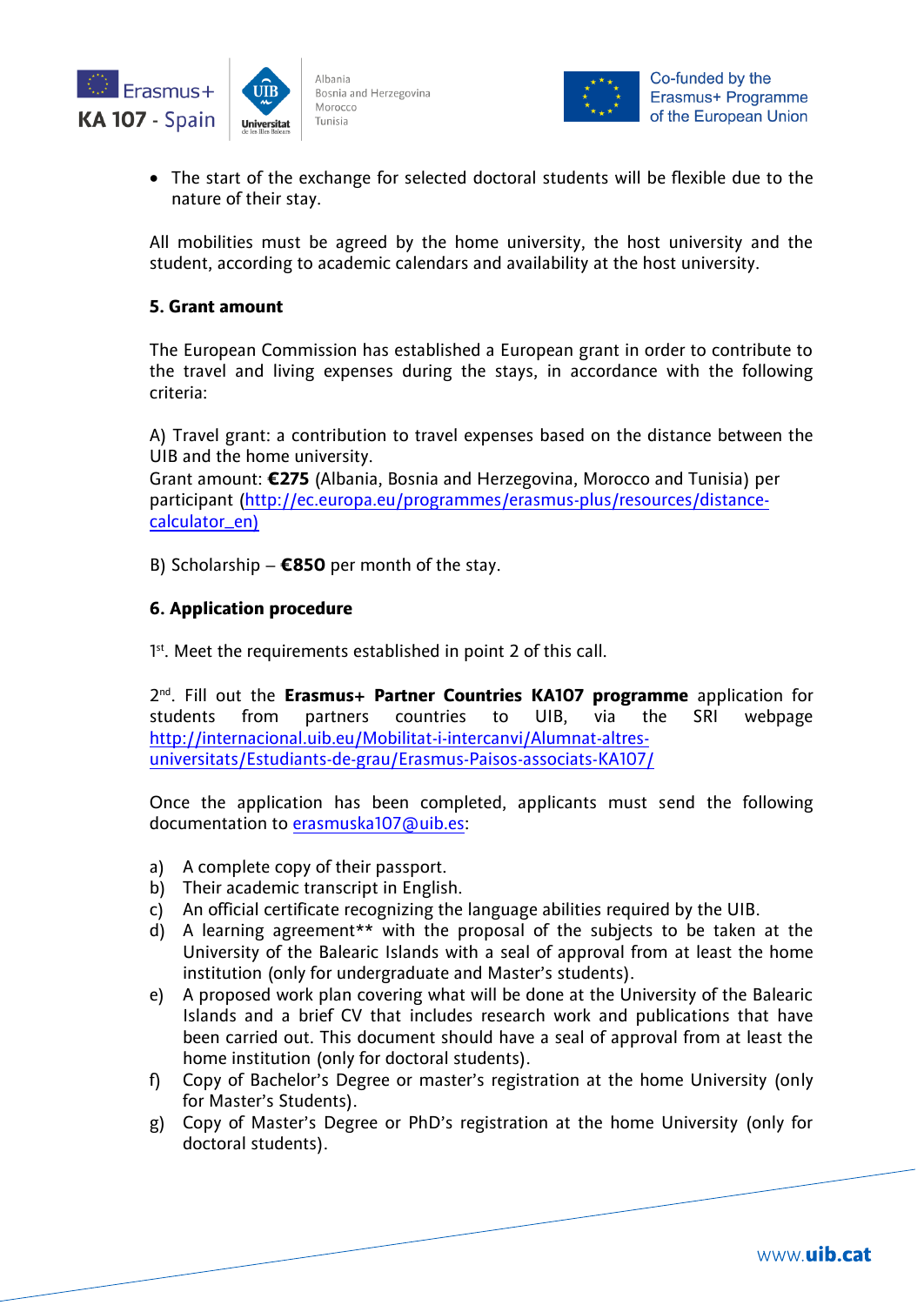



- h) Applicant's CV explaining in detail research works and publications (only for doctoral students)
- i) A document accrediting the applicant's social or economic vulnerability and/or exclusion, if applicable.

\*This documentation must be submitted before the deadline established in point 7 "Application period" of this call.

\*\*See: [https://internacional.uib.cat/Mobilitat-i](https://internacional.uib.cat/Mobilitat-i-interIcanvi/AlumnatUIB/Programes/Erasmus-Paisos-associats-KA107/)[interIcanvi/AlumnatUIB/Programes/Erasmus-Paisos-associats-KA107/](https://internacional.uib.cat/Mobilitat-i-interIcanvi/AlumnatUIB/Programes/Erasmus-Paisos-associats-KA107/) Useful documents/Learning agreement

# **7. Call deadlines**

| Application<br>period | Amendments    | Provisional<br>decision | Accept/renounce/claim | Final decision |
|-----------------------|---------------|-------------------------|-----------------------|----------------|
| 17 May to             | 21 June to 25 | 8 September             | 9 to 16 September     | 24 September   |
| 20 June 2021          | June 2021     | 2021                    | 2021                  | 2021           |

### **8. Selection procedure**

Once the deadline for submitting applications has passed, the International Relations Office at the University of the Balearic Islands will review the applications and will open a period of 5 calendar days for possible amendments.

After this amendment period, applications that meet the requirements will be assessed by the appropriate commission at both the home and host universities. This *ad hoc* commission will be made up of at least two members – coordinators, tutors and/or staff in charge of international and mobility programmes at the corresponding universities.

These commissions will assess the submitted applications guaranteeing, at all times, the principles of equality, merit, capacity and publicity. The assessment criteria to be taken into consideration when assessing submitted applications shall include the following:

— The students' academic transcripts. 35 points

— The proposal of subjects to be taken or the mobility agreement that will be carried out at the host university. 35 points

— Accreditation of language(s) qualifications. 20 points

— First time participation in the programme. Priority will be given to applicants who submit an application in the framework of this programme for the first time. 10 points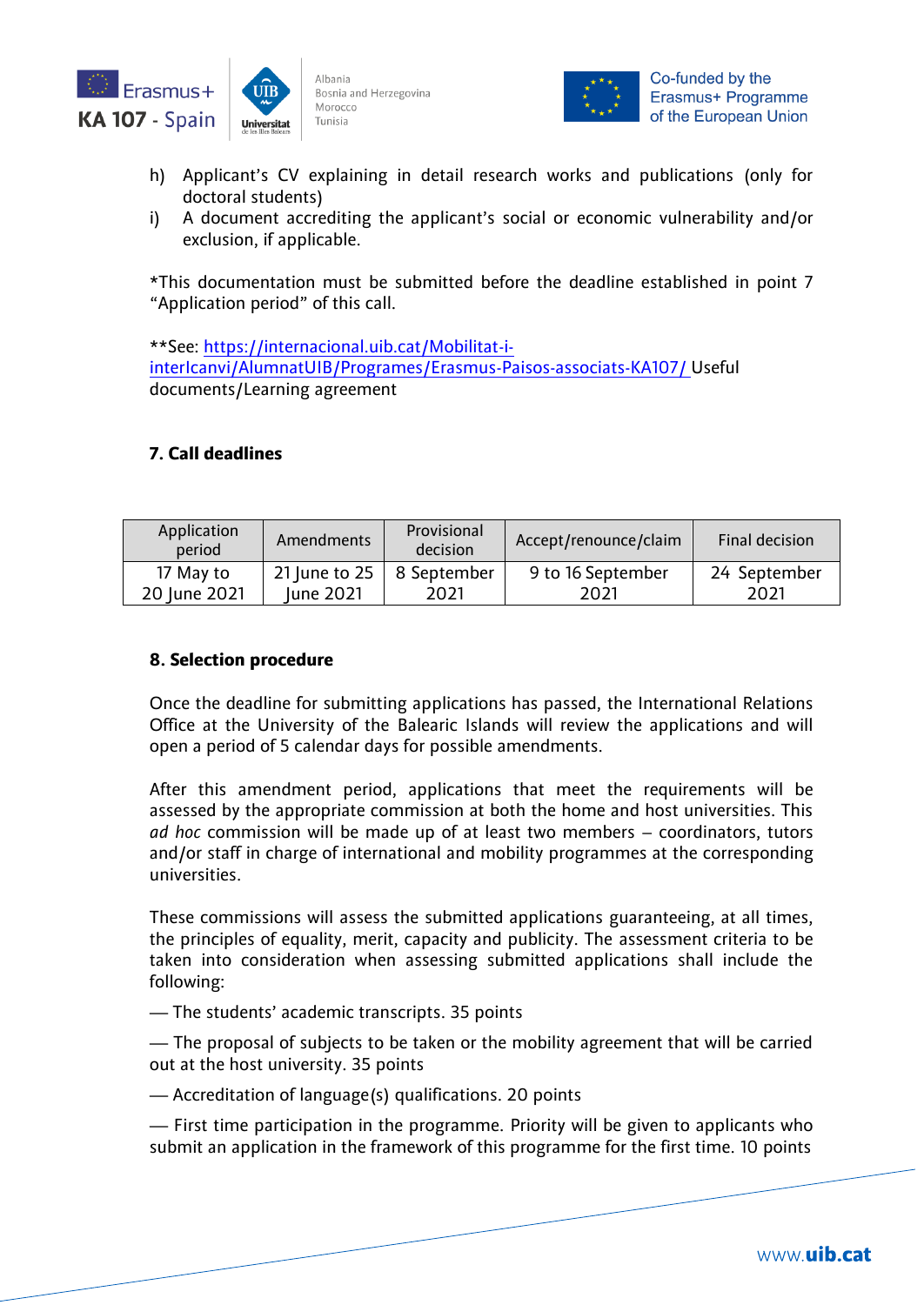



— An equitable geographical distribution of mobility between institutions or organizations in partner countries.

Official proof (in writing) of the commission's decision shall be kept at all times.

Once the home and host institutions have assessed the applications, a provisional decision *(provisional list)* with the awarded applicants will be published on the Internet.

### **9. Procedure for accepting, renouncing the mobility and/or for making a claim**

Once the provisional decision has been published, a 5 business day period will be opened for the selected students to accept or renounce their placement or make a claim by email. If they renounce the placement, they should specify a reason.

Applicants who have not been awarded a mobility have the same 5 day period to make a claim if they deem necessary.

Concluded the above stated period, if necessary, an additional 3 business day period will be opened for candidates who were on the waiting list to accept or renounce their placements.

The final decision *(final list)* will be published once all applicants awarded a mobility have accepted them and all claims have been answered.

Notification of the final decision shall be sent to each awardee by email and published on the universities websites.

#### **10. Rights of the recipients**

a)To take full part in in the mobility placement awarded.

b)To receive financial assistance according to that which is established in these terms and by the programme. Costs not covered by this financial assistance must be covered by the recipient.

c)To be free from having to pay enrolment fees at the host university.

d)To receive all the information and counselling needed for preparing for the stay from both the home and host universities.

e)To recognize the stay as part of his/her education, as indicated in the agreements established between the home and host universities.

#### **11. Obligations of the recipient**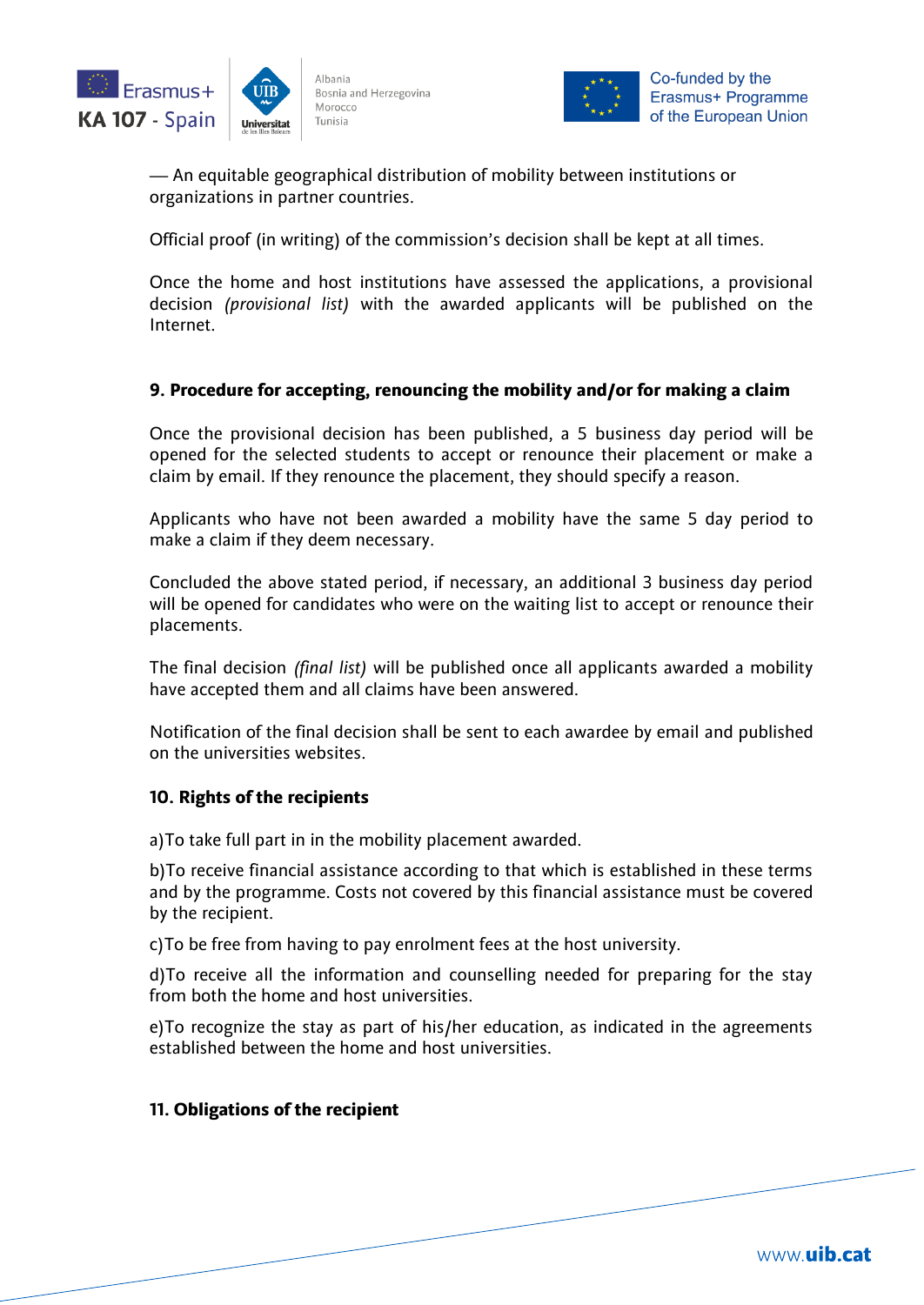



a) Enrolment in 2021-22 and 2022-23 academic years should be paid for at students' home universities, and students will be exempt from having to pay any academic or administrative fees, for exams, or to access laboratories or libraries at the University of the Balearic Islands. This notwithstanding, students may be required to pay small fees for insurance, student associations, or use of materials, under the same conditions as local students.

b) To take out the insurance policy set out by the coordination of the programme and present the receipt of payment and a copy of said policy.

c) To hold a visa that allows the recipient to undertake the stay.

d) To carry out the mobility programme during the agreed upon period and fulfilling the commitments made in the application.

e) To perform the procedures and complete the documentation required by the programme, including signing the Grant Agreement and the Learning Agreement (undergraduate and Master's students) or the Learning Agreement Student Mobility for research (doctoral students).

f) To complete the corresponding questionnaires to improve programme coordination, including the online evaluation of the mobility programme requested by the European Commission as sponsor of the Erasmus+ programme.

g) To process the required documents needed for the end of the stay.

# **12. Students with physical, mental or health-related conditions**

Those beneficiaries with physical, mental or health related conditions legally recognized will be entitled to apply for an additional scholarship for staff with special needs.

[https://ec.europa.eu/programmes/erasmus-plus/opportunities/individuals/physical](https://ec.europa.eu/programmes/erasmus-plus/opportunities/individuals/physical-mental-conditions_en)[mental-conditions\\_en](https://ec.europa.eu/programmes/erasmus-plus/opportunities/individuals/physical-mental-conditions_en)

The International Relations Office of the UIB will inform the beneficiary about the procedures and deadlines to apply for this additional scholarship.

### **13. Privacy and data protection policy**

1. In compliance with what is set out in Regulation 2016/679 of  $27<sup>th</sup>$  April 2016 with regard to the protection of physical persons and the processing of personal data protection and their free movement, we hereby inform you that the institution responsible for processing your data is the University of the Balearic Islands and your personal data shall be processed in the aim of managing grant awards through public calls.

2. This processing is performed as the legal basis set out in clause 6.1. of the GDPR (EU General Data Protection Regulation) in adherence to compliance with the legal obligation applicable to the institution responsible for the processing and storage.

3. No international transfers or assignments of the processed data are planned.

4. Communication of the data through published lists and results in accordance with what is set out in the basis of this call is planned.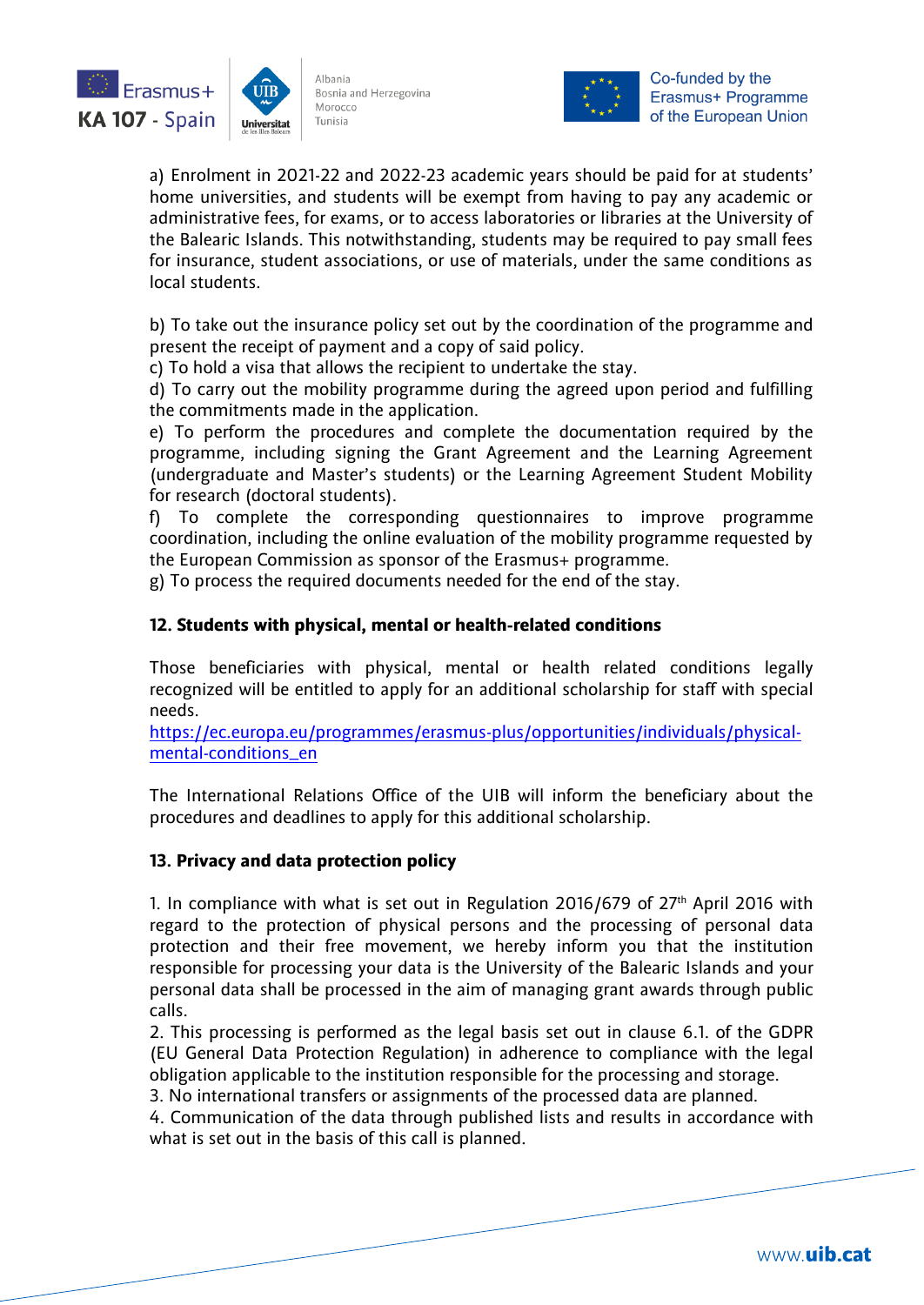



Co-funded by the Erasmus+ Programme of the European Union

5. Personal data shall be processed and stored by the university for the time deemed necessary, in accordance with current legislation and including, where applicable, the resolution of complaints and appeals.

6. All applicants may exercise their access, rectification, opposition, cancellation, portability and limitation rights regarding the processing of their data, and not be subject to individual automated decisions regarding the information provided. To do so, they shall send a request by post to the University of the Balearic Islands, Cra. de Valldemossa km 7.5, 07122 Palma (Balearic Islands).

Where they are not satisfied by the outcome of exercising their rights with the university, applicants may send an e-mail to the university's data protection officer (dpo@uib.cat) or make a complaint to the Spanish Data Protection Agency via the forms provided on its website, which may be accessed at the following address: https://sedeagpd.gob.es.

### **14. Acceptance**

Participation in this call implies acceptance of all of these terms and those of the Erasmus+ KA107 programme.

### **15. Responsibility**

This call reflects the views only of the author, the Commission and *Sepie* - *Servicio Español para la Internacionalitzación de la Educación*- cannot be held responsible for any use which may be made of information contained therein.

#### Programme coordination

SAGRERA GAZELEY Firmado digitalmente por **SAGRERA** GAZELEY RICARDO RICARDO JOSE - DNI 18221733Y JOSE - DNI 18221733Y Fecha: 2021.05.17 12:45:37 +02'00'

Mr. Ricardo Sagrera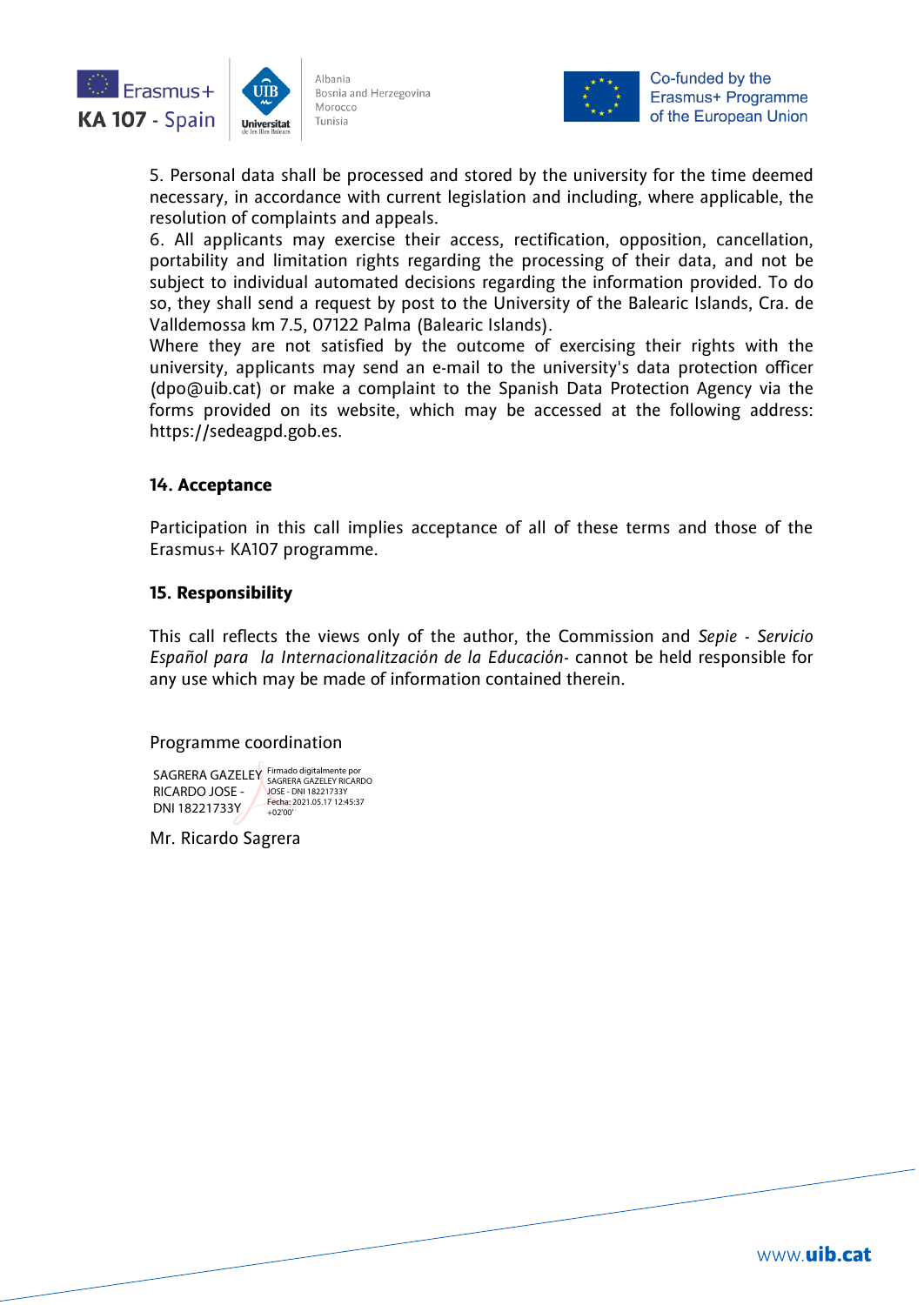





#### **Annex I. Mobility numbers per country and per degree/programme.**

### **Undergraduate level mobilities**

| Country                   | University                                 | Programme at the UIB                                                                                                                                                                           | Places        | Duration |
|---------------------------|--------------------------------------------|------------------------------------------------------------------------------------------------------------------------------------------------------------------------------------------------|---------------|----------|
| Albania                   | -University of<br>Vlorë "Ismail<br>Qemali" | - Degree in English<br><b>Studies</b>                                                                                                                                                          | 8             | 5 months |
| Bosnia and<br>Herzegovina | -University of<br>East Sarajevo            | - Degree in English<br><b>Studies</b><br>- Degree in Spanish<br>Language and Literature<br>- Degree in Business<br>Administration<br>- Degree in Economics<br>- Degree in Engineering<br>-ICTS | 3             | 5 months |
|                           | -University of<br>Sarajevo                 |                                                                                                                                                                                                | 3             | 5 months |
| Tunisia                   | -University of<br>Kairouan                 | Degree in History of Art                                                                                                                                                                       | $\mathcal{P}$ | 4 months |

#### **Master level mobilities**

| Country | University                                                                     | Programme at the UIB                                                                                | <b>Places</b> | Duration |
|---------|--------------------------------------------------------------------------------|-----------------------------------------------------------------------------------------------------|---------------|----------|
| Morocco | -University Ibn<br>Zohr Agadir-Ecole<br>Nationale de<br>Commerce et<br>Gestion | -Master's Degree in<br><b>Economics of Tourism:</b><br>Monitoring and<br>Evaluation                 | $\mathcal{P}$ | 5 months |
| Tunisia | -Sfax University<br>-University of<br>Sousse                                   | -Master's Degree in<br><b>Agronomic Engineering</b><br>-Master's Degree in<br>Applied Biotechnology | 3             | 5 months |